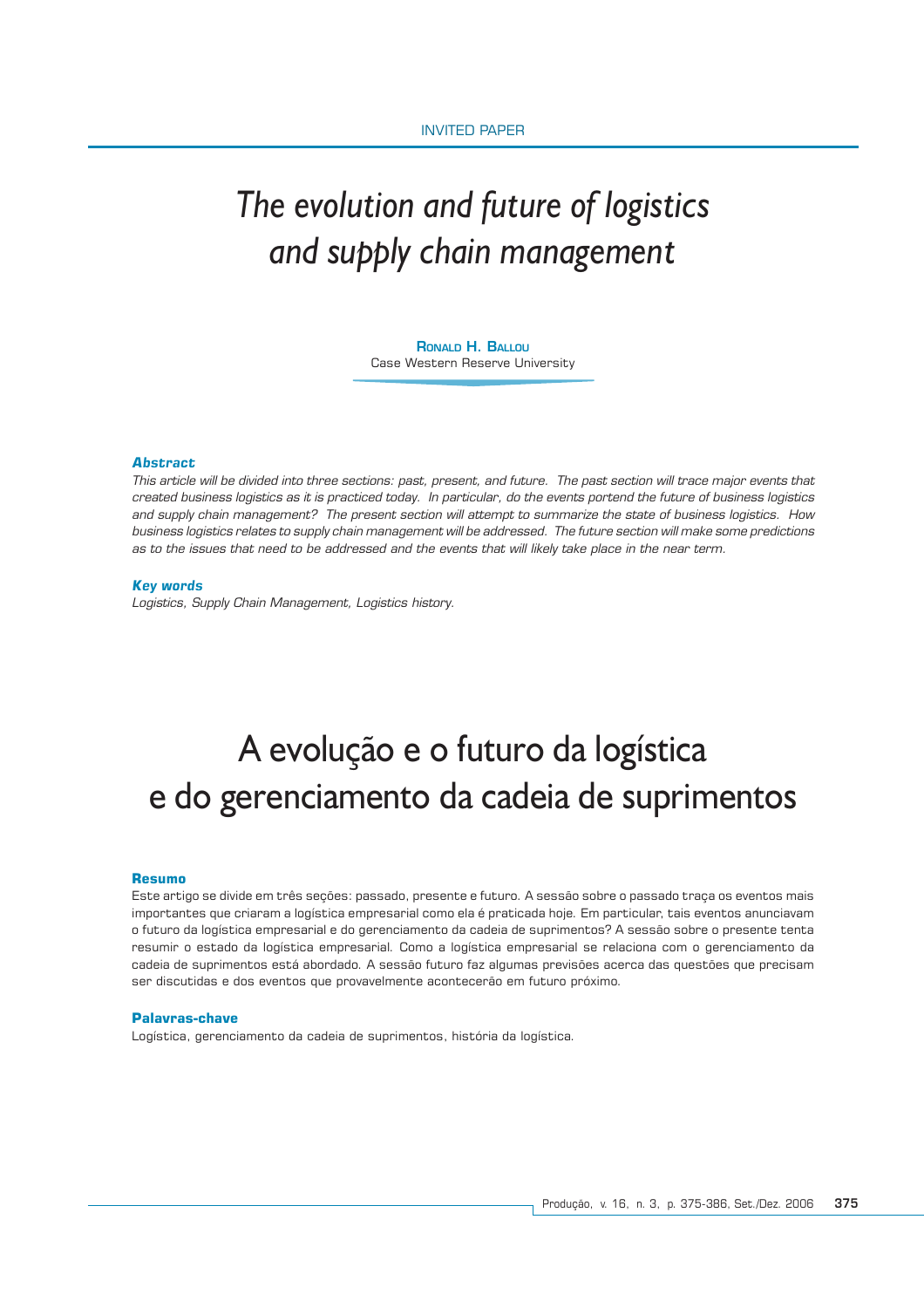

It has been my good fortune to experience the inception and growth of business logistics, and now supply chain management, as an area of academic study, research, and business practice. As a logistician, I will trace the evolution of thought in the field and make some predictions as to where the field may be headed. Much of what I have to say is based on my understanding of the events of the past as they occurred in the United States and what these events mean for the future. There is no documented historical record withstanding scientific scrutiny that can be used to validate what occurred and why. Conclusions in this article come from my impression of the events surrounding business logistics, their basis, and their meaning from the vantage point of one who has lived through the formation and growth of business logistics and who has been deeply involved in logistics education, research, and practice for more than 40 years.

This article will be divided into three sections: *past*, *present*, and *future*. The *past* section will trace major events that created business logistics as it is practiced today. In particular, do the events portend the future of business logistics and supply chain management? The *present* section will attempt to summarize the state of business logistics. How business logistics relates to supply chain management will be addressed. The *future* section will make some predictions as to the issues that need to be addressed and the events that will likely take place in the near term.

# THE PAST

## The Backdrop

Before the 1950s, logistics was thought of in military terms. It had to do with procurement, maintenance, and transportation of military facilities, materiel, and personnel. Although a few authors before this time began talking about trading one cost for another, such as transportation costs with inventory costs, and discussed the benefits to the firm of getting the right goods to the right place at the right time, the organization within the typical firm around the activities currently associated with logistics was fragmented. Figure 1 shows how a firm might have organized key activities at that time in terms of the responsibilities and objectives for marketing, finance, and production. This fragmentation led to conflicts among those responsible for logistics activities with the result that, from the firm's perspective, costs and customer service were sub-optimized. The reasons for this fragmentation were said to be:

- A lack of understanding of key cost tradeoffs
- The inertia of traditions and conventions
- Areas other than logistics were thought to be more important
- The organization may have been in an evolutionary state

Later, it was learned that there are benefits to eliminating the fragmentation such that (1) it encourages important tradeoffs to occur that can lower total costs, (2) it focuses on an important, defined area by top management, and  $(3)$  it sets the structure within which control can take place.

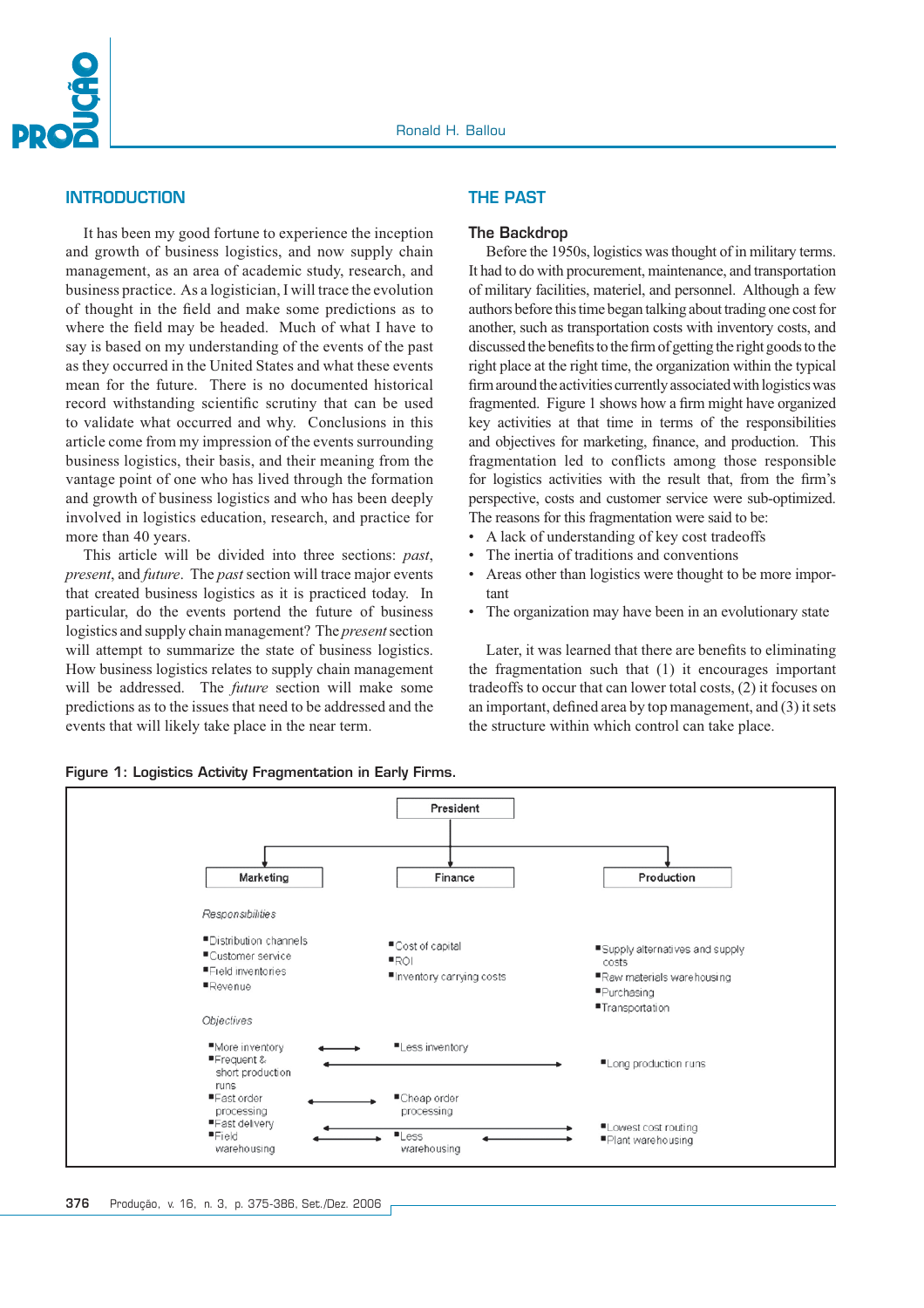Educational courses and programs at the time were not focused on logistics or distribution. They were mainly related to individual activities such as transportation and purchasing. There was little attempt to integrate and balance the activities, later to be known as logistics activities, that were in cost and/or service conflict. Hence, there was not much of an opportunity for managers to learn about the broader concepts of logistics.

Physical distribution begins to emerge as an area of study and practice, which is the coordination of more than one activity associated with physically supplying product to the marketplace. LaLonde and Dawson (LaLonde and Dawson, 1969) trace the early history and note that Arch Shaw in 1912 began to see the two sides of marketing, where one deals with demand creation (promotion) and the other with physical supply, and Fred Clark in 1922 identified the nature of physical distribution and pointed out how it was different from the demand-creating nature of marketing. Marketing as a discipline was creating interest at this time and scholars did include distribution as a primary activity in the marketing mix, however, distribution seemed to be defined more in terms of transaction channel activities than physical distribution ones. Paul Converse (Converse, 1954), a noted marketing professor, said in 1954 that businesses had been paying a great deal more attention to buying and selling than to physical distribution.

In retrospect, research that would play a pivotal role in laying the foundations for physical distribution was a study by Lewis et al. (Lewis et al., 1956). This study for the airline industry asked how it might better compete in hauling freight when its costs were significantly higher than other forms of transportation. The study pointed out that it is necessary to view shipping from a total cost perspective and not from just a transportation cost one. That is, although air freight cost may be high, air freight's faster and more reliable service can lead to lower inventory carrying costs on both ends of the shipment. This was an expression of the *total cost concept* that was to underpin much of writing and teaching to follow in the 1960s.

The first college course (Michigan State University) and textbook (Smykay et al., 1961) appeared around 1960. Within the context of the total cost approach, activities such as transportation, inventory control, warehousing, and facility location were discussed. The emphasis was on a firm's outbound movement of goods and dealt little with inbound movements. In 1964, the scope of physical distribution was expanded (Heskett et al., 1964) to include physical supply and was called business logistics. Using the descriptive name of business logistics was not only an attempt to distinguish the name from military logistics but to focus on logistics activities that took place within the business firm. Purchasing was not generally considered

nor was production. On the other hand, there was a similar movement by those interested in the purchasing activity. Whereas purchasing was initially considered a buying activity, there were efforts to expand the scope to include many of the activities familiar to physical distribution but associated with the inbound side of the firm. This expanded scope was embodied in such names as procurement and materials management.

### Emergence of Physical Distribution and Logistics

The study and practice of physical distribution and logistics emerged in the 1960s and 1970s. Logistics costs were high. On a national level, it was estimated that logistics cost in the U.S. accounted for 15 percent of the gross national product (Heskett et al., 1973). Similarly, physical distribution costs of other nations were found to be high as well. For example, in the United Kingdom, they were 16 percent of sales (Murphy, 1972), in Japan they were 26.5 percent of sales (Kobayashi, 1973), in Australia they were 14.1 percent of sales (Stephenson, 1975), and as of 1991 in China they were 24 percent of GDP (Wang, 2006). On an individual firm level, they could be as high as 32 percent of sales (LaLonde and Zinszer, 1976). The recognition of these high costs led one writer to declare physical distribution as one of "the most sadly neglected, most promising areas of American business" (Drucker, 1962). With marketing and production being relatively mature areas of analysis, physical distribution and logistics were the next obvious areas for managerial attention.

Physical distribution with its outbound orientation was first to emerge, since it represents about two thirds of logistics costs and it was considered a component of the marketing mix (product, place or physical distribution, promotion, and price) of essential elements. Business logistics, with its broader scope that includes inbound movement, was soon to follow. It is useful to look at what was envisioned by early proponents of the areas to see the fit with current views and to give some idea of future directions.

When comparing the early vision of physical distribution and logistics with the current one for supply chain management, there is little difference. For example, the definition in 1962 offered by Smykay et al. (Smykay et al., 1962) was:

"Physical distribution can be broadly defined as that area of business management responsible for the movement of raw materials and finished products and the development of movement systems."

Although physical distribution is usually associated with outbound product movements from a firm, this definition indicates a broader concept that includes both inbound and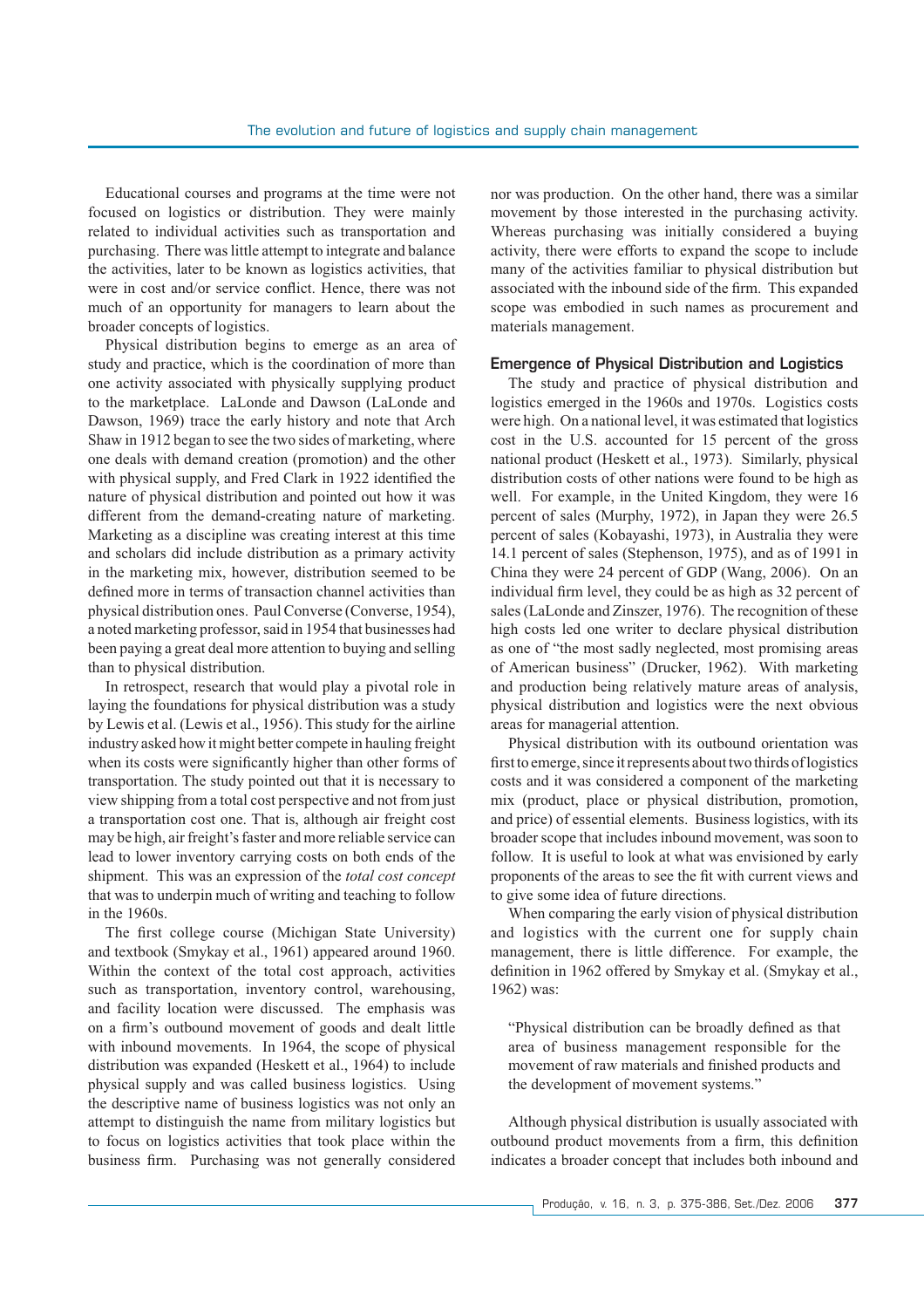

outbound movements. Heskett et al. (Heskett et al., 1964) described business logistics in terms of both physical supply and physical distribution, but they also recognized that logistics takes place throughout the supply channel, from producer to end consumer. Figure 2 shows the multiple echelons of a supply channel for flour, and Heskett et al. suggested that there needs to be coordination of the product flows throughout the entire channel. These concepts are similar to what is currently described as supply chain management and, at that time, physical distribution and logistics were somewhat synonymous terms. Although these early definitions suggest a broad scope for physical distribution and logistics, the focus was on coordinating among the activities *within* the function, with little emphasis on coordinating among the other functions within the firm or among external channel members. This limited application of a much broader scope probably had to do with technological limitations of information systems at the time and the difficultly of managing across areas of responsibility.

Most notably missing from early definitions was a direct reference to purchasing and production. Although they may have been implied, they were rarely treated in logistics education or practice.

As previously indicated, marketing considered physical distribution to be a part of the marketing mix, however, the greatest interest seemed to be in transactional channels while physical distribution was given short shrift. On the other

hand, production claimed logistics activities as part of the product function. According to Timms and Pohlen (Timms and Pohlen, 1970):

"…one can conceive of production as a function directly concerned with providing form, *time* and *place* utilities in the product."

Time and place utilities are usually referred to as physical distribution or logistics activities. Although marketing and production were established functions within business, and they laid claim to physical distribution, but their lack of attention led physical distribution (logistics) to be developed as a separate entity and as a new function within a firm's organizational structure.

In these early years, not only did scholars and practitioners struggle with a definition for the field, they could not agree on a title. Some of the familiar ones were:

- Distribution
- Physical distribution
- **Logistics**
- Business logistics
- Integrated logistics
- Materials management
- Value chains
- Rhocrematics, a Greek term referring to the management of material flows.



Figure 2: Multiple Echelons of a Logistics Channel for Flour Supply and Delivery.

Source: Heskett, J. L., Robert M. Ivie, and Nicholas A. Glaskowsky, Jr. (1964), Business Logistics: Management of Physical Supply and Distribution (New York: Ronald Press), p. 25.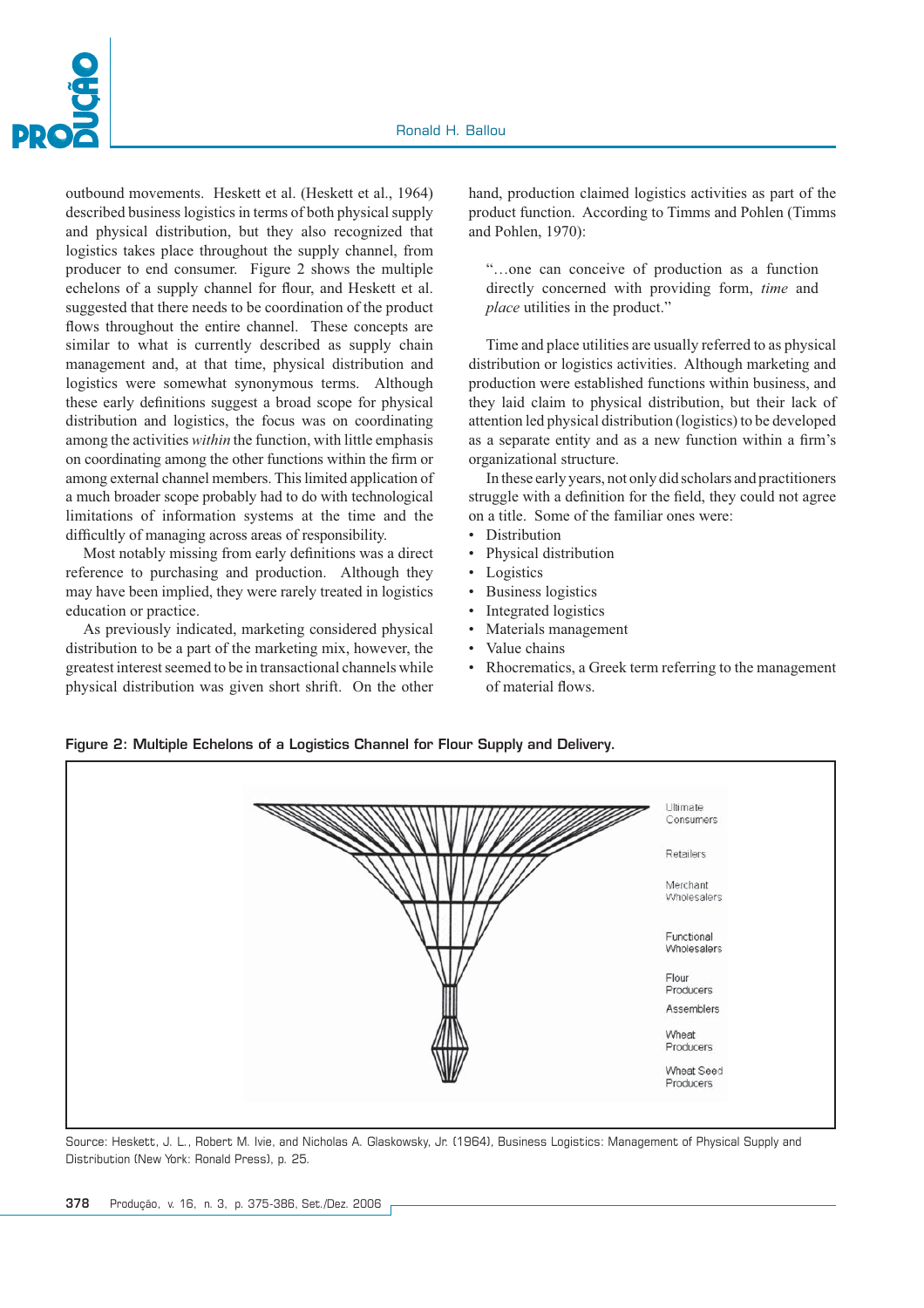# Conclusions from the PAST

There are several lessons to be learned from the past. First, physical distribution and logistics were envisioned to have broad responsibilities for managing activities associated with product flow from the points of raw material acquisition to the end consumer. Although the scope of the field was extensive, actual management practice was generally limited to coordination of activities within the logistics function or among those activities associated with product flow. Boundary-spanning management was embraced but little practiced.

Second, the total cost concept served as the basis for managing certain activities collectively. Activities such as transportation and inventory control were collectively managed because they were in cost conflict. All those activities associated with product flow and displaying this cost tradeoff characteristic were considered a part of the new field of physical distribution or logistics.

Third, physical distribution and logistics were embraced by both marketing and production areas, but they gave little attention to issues of product flow. As a result, physical distribution and logistics began to develop as an independent function within business. This action was spurred by the recognition that logistics costs were high and that there was an unrealized opportunity to reduce them.

Fourth, among the areas of purchasing, production, and physical distribution, there was little coordination, even though they had a direct effect on product flow management. This coordination was to become a major theme in later years.

# THE PRESENT

A new name emerges: *Supply Chain Management* (SCM). This name is taking the logistics area by storm since so many in various business fields seem to embrace it and see activities of their areas imbedded in it. The origin of the name seems a mystery and exactly what supply chain management is, compared with physical distribution and logistics, is being debated. Some are saying that it is a fulfillment of the activity integration promise implied in early definitions while others think it is a new and bold concept. Those believing that supply chain management is evolutionary construct a diagram of the type shown in Figure 3. The claim is that supply chain management is not new and they recognize that the logistics pioneers had many of the ideas promoted by current supply chain enthusiasts. For example, note what Heskett et al. said in 1964 (Heskett et al., 1964) with reference to the flour tree of Figure 2:

"Each transfer of goods from one business entity to the next requires the coordination of demand and supply between many different institutions in the channel, from the original grower of wheat seed to the ultimate consumer of flour."

Specifically, note that they refer to the entire supply channel and suggest that coordination is needed throughout the channel. These are ideas that form the basis for supply chain management as practiced today.



#### Figure 3: Evolution of Supply Chain Management.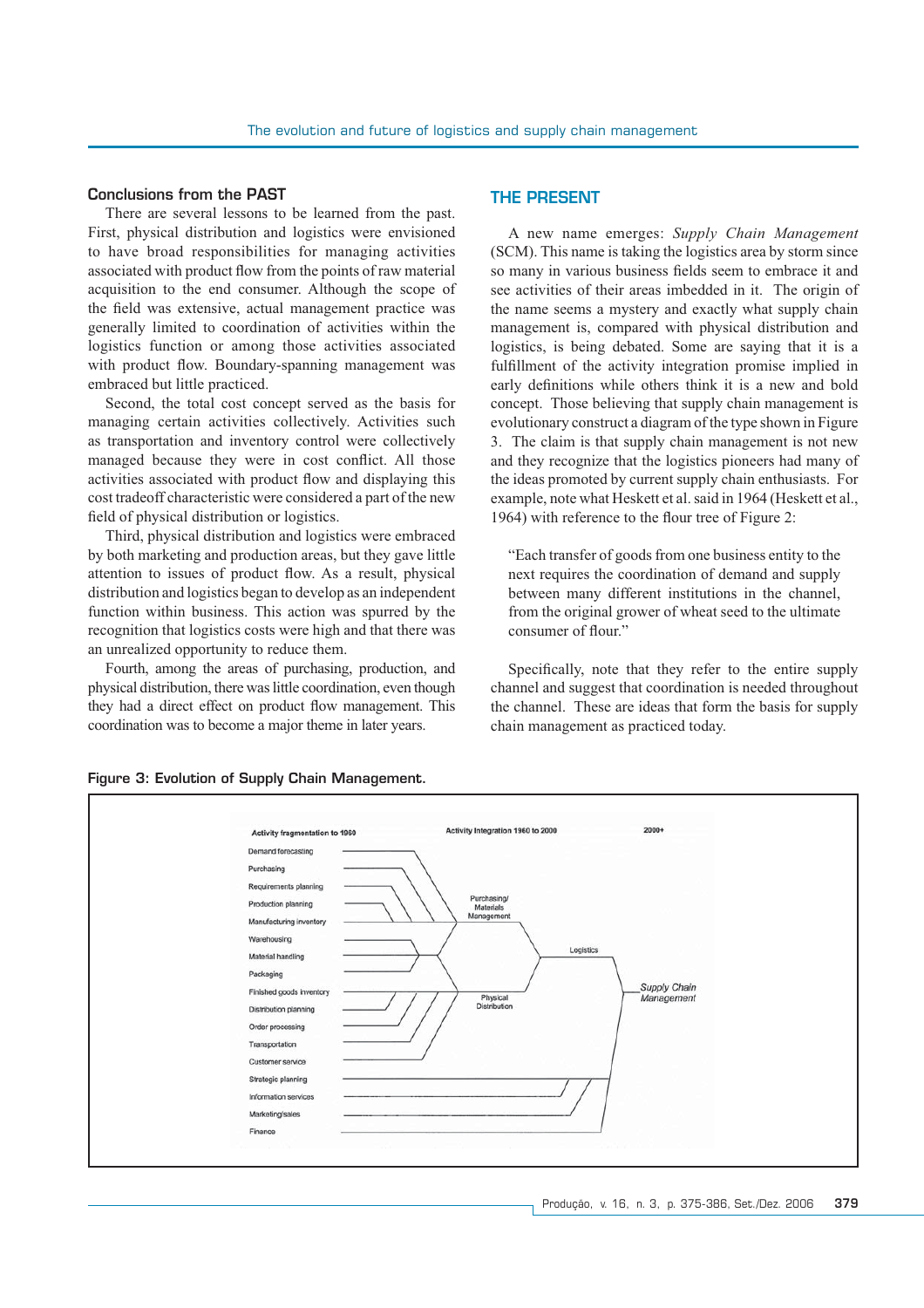

Given 40 years of background with a broad concept for logistics, what exactly is supply chain management to its proponents? There has been an attempt to distinguish logistics from supply chain management, declaring logistics to be a subset of supply chain management. Recently, the Council of Supply Chain Management Professionals (CSCMP), which is the premier organization of supply chain practitioners, researchers, and academics, has defined supply chain management as:

Supply Chain Management encompasses the planning and management of all activities involved in sourcing and procurement, conversion, and all Logistics Management activities. Importantly, it also includes coordination and collaboration with channel partners, which can be suppliers, intermediaries, third-party service providers, and customers. In essence, Supply Chain Management integrates supply and demand management within and across companies.

Whereas, CSCMP defines logistics to be:

Logistics Management is that part of SCM that plans, implements, and controls the efficient forward and reverse flow and storage of goods, services, and related information between the point of origin and point of consumption in order to meet customer requirements.

In these two definitions, first note that procurement (i.e., purchasing) and conversion (i.e., production) are now explicitly included in the scope of managing material flows. Second, emphasis is placed on coordination, collaboration and relationship building among channel members that are missing from logistics management. Put another way, supply chain management can be viewed as having three dimensions. These are activity and process administration, interfunctional coordination, and interorganizational coordination. Activity and process administration is much of what logistics has been doing. That is, managing activities such as transportation, inventories, warehousing, and order processing that are *within* the responsibility of the logistics function. Interfunctional coordination refers to collaborating and building relationships with other functional areas in the same firm, such as with marketing and finance. Interorganizational coordination has to do with collaborating and coordinating product flows among channel members, i.e., those companies that are not owned or operated by the immediate firm. Therefore, SCM is viewed as managing product flows *across* multiple enterprises (see Figure 4) whereas logistics is seen as managing the product flow activities just *within* the firm. This is a deviation from the view that the early visionaries had for logistics.

A contemporary view of supply chain management is to think of it as managing a set of *processes*, where a process is a group of activities relevant to achieving a defined objective, such as filling orders. The Amercan Marketing Association in 2004 defined marketing in terms of processes:

"Marketing is an organizational function and a set of processes for creating, communicating and delivering

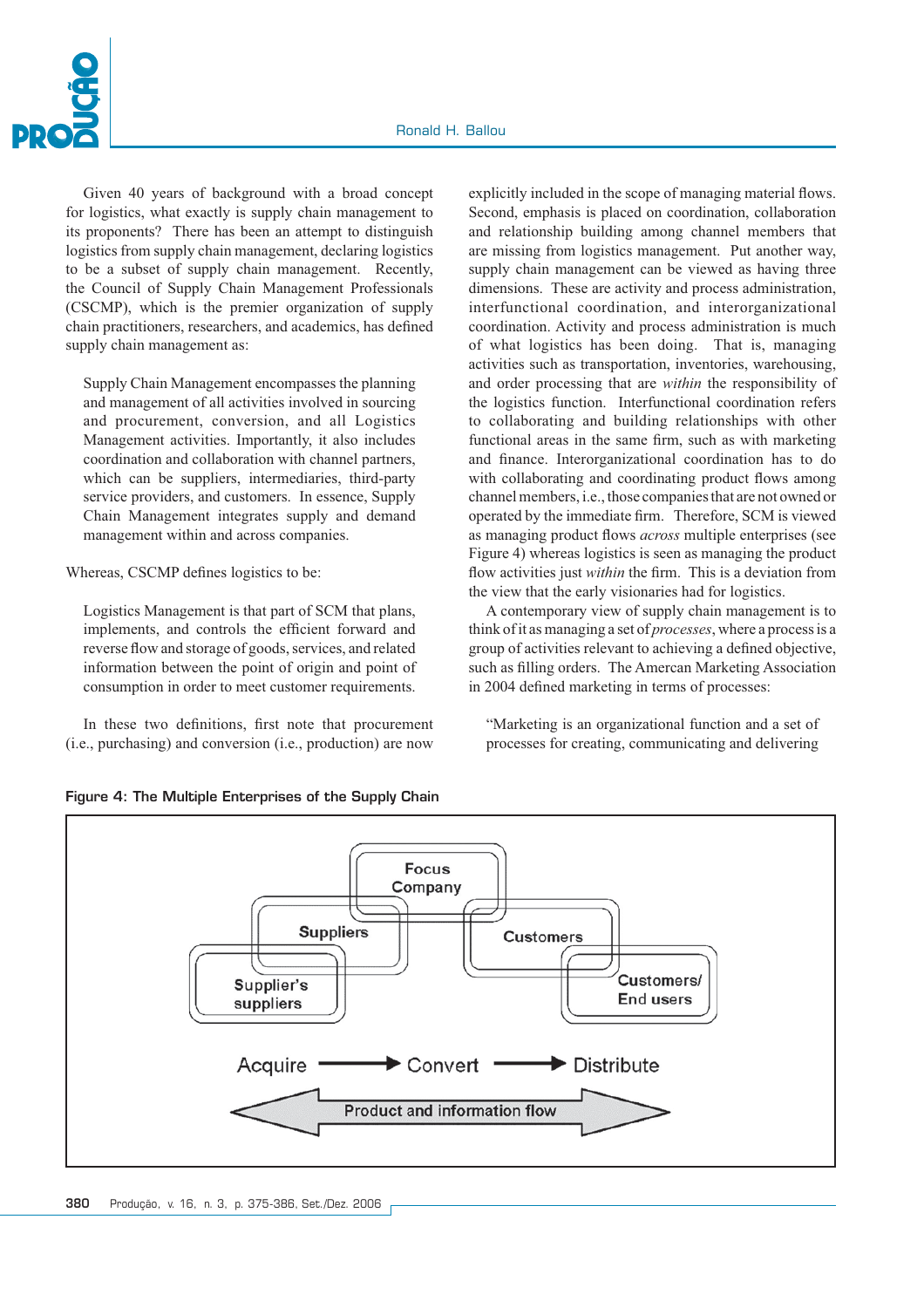value to customers and for managing customer relationships in ways that benefit the organization and its stakeholders."

Based on collaboration with industry leaders, Lambert et al. (Lambert et al., 1998) defined eight key subprocesses for supply chain management. These are (1) customer relationship management, (2) customer service management, (3) demand management, (4) order fulfillment, (5) manufacturing flow management, (6) supplier relationship management, (7) product development and commercialization, and (8) returns management. Taken together, they represent supply chain management in its entirety. These processes are to be coordinated through collaboration and relationship management throughout the various echelons of the supply channel, from initial suppliers to end consumers.

Although there is much talk about the benefits of collaboration among channel members and expanding the scope of product flow management to include the entire supply chain channel, to what extent is the theoretical scope of supply chain management actually practiced? Fawcett and Magnan (Fawcett and Magnan, 2002) conducted a survey to find out. Their results are captured in Figure 5. In reality, few firms reach the

potential of theoretical integration. About one-half of the firms surveyed are working toward integration within the walls of their own firms. Whether this interfunctional integration is attributed to the implementation of large software systems such as SAP rather than to actual collaboration and compromise is not clear. Approximately one third of the firms focus their integration efforts on their first-tier suppliers. Beyond that, there is little attempt at integration. This is probably due to the inherent difficulties of achieving effective collaboration and to the limitations brought about by competition, such as the reluctance to share proprietary information.

## Conclusions from the PRESENT

A number of conclusions can be drawn from observing product flow management at the present time. Clearly, excitement and focus are directed toward supply chain management. First, we can say the supply chain management is concerned with realizing the opportunities from integrated management of product flow processes *across* functions and *between* channel members. Although the idea is potent and the benefits obvious, the notion of lowering costs by including more of a system in decision making is not new. It was at least embodied in the *systems approach* promoted by operations researchers in the 1940s and 1950s.





Source: Stanley E. Fawcett and Gregory M. Magnan (2002), "The Rhetoric and Reality of Supply Chain Integration," International Journal of Physical Distribution & Logistics Management, Vol. 32, No. 5, pp. 339-361.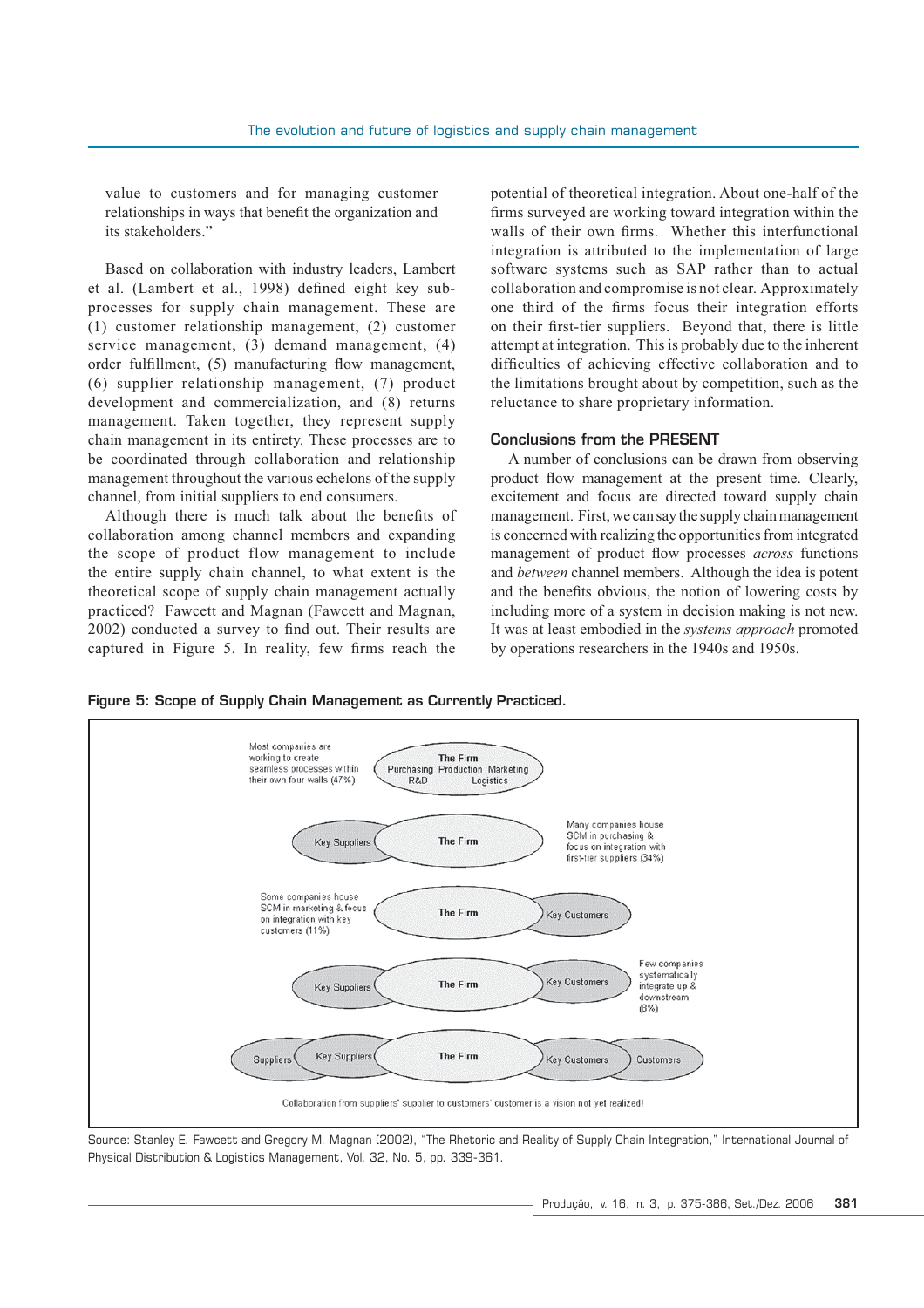

Second, logistics is now being viewed as a subset of supply chain management. The scope of logistics is being limited to the boundaries of the function within a firm and is primarily concerned with activity administration, which was not the early view. Interfunctional and interorganizational management seem to be within the purview of supply chain management rather than logistics. Logistics, as an identifying name, supersedes physical distribution.

Third, purchasing and production are now included within the scope of supply chain management. As a result, SCM is responsible for 70 to 80% of the cost of sales for many firms.

Fourth, so many functional areas of the firm are embracing supply chain management that it is in danger of becoming so broad that it loses its identity and focus. Some limitations and organizational subdividing may occur.

Fifth, although supply chain management promotes coordination, integration, relationship building, and collaboration throughout the entire supply channel, SCM currently takes place to a very limited degree. The most likely place for SCM to occur is between the firm and its firsttier suppliers. Currently, SCM is practiced as logistics and not the broad, theoretical scope envisioned for it. Perhaps managers will begin to practice SCM when its benefits are better documented and measured, and the techniques and tools needed to achieve the benefits are refined.

# THE FUTURE

Understanding the past and observing the present allows an extrapolation to what might be in store for logistics/SCM in the future. The trend toward increased globalization, free trade, and outsourcing all contribute to a continued and growing interest in logistics/SCM. According to a McKinsey & Company study,

"…by the year 2020, 80% of the goods in the world will be manufactured in a country different from where they are consumed compared with 20% now."

There will be a tremendous shift in the movement and consumption of goods, all of which will require ever better management of the associated supply chain processes.

There will be a shift in strategy. In the past, the focus of logistics/SCM has been on efficiency. As Peter Drucker (Drucker, 1962) put it, physical distribution is:

"The last frontier of cost economies."

The contemporary view is that SCM is a new frontier for demand generation – a competitive weapon. Both views will be important, but the new emphasis will be on designing

382 Produção, v. 16, n. 3, p. 375-386, Set./Dez. 2006

and operating the supply chain to enhance the revenues of the firm in such a way as to maximize contribution to profit. This view replaces the often-used strategic objective of minimizing supply chain costs, subject to meeting given customer service requirements, and it will elevate SCM in the eyes of top management. A new objective will emerge to capture revenue enhancement effects, which is called ROSCA. The objective of ROSCA is to maximize return on supply chain assets. It is defined as:

| $ROSCA =$ | $Revenue - Costs$ |  |
|-----------|-------------------|--|
|           | Assets            |  |

where *Revenue* refers to the supply chain's contribution to the sales of the firm, *Costs* refers to the expenses incurred in supply chain processes, and *Assets* refers to the investment made in facilities and equipment to support the supply chain processes. Managers have long calculated the ratio of costs to assets, or return on investment, as a measure for judging the value of strategic alternatives. When investments are made to improve customer service, the traditional returnon-investment understates the benefits of the strategy by omitting its revenue enhancement possibilities. While ROSCA is an improved measure, estimating revenue effects remains difficult and is a topic for much needed research. A summary of some of the currently available revenueestimating methods is offered by Ballou (Ballou, 2006).

Collaboration and coordination will be the keys to achieving the benefits of supply chain management. When both parties in a supply chain relationship win equally due to their cooperative actions in the supply channel, the benefits are likely to be realized and the relationship remains intact. In too many cases, this does not occur and there is a dilemma that must be resolved. The conflict can be illustrated with a simple example.

**Example**. Suppose that a supply chain is composed of two members – a buyer and a seller. The buyer annually uses  $D=10,000$  units of purchased component. The buyer incurs an ordering cost of  $S_b$  = \$100 when buying the component from an upstream supplier. The buyer's holding cost for one item is  $H_b$  = \$10 per year. Based on the *EOQ* formula for optimizing order quantity, the buyer prefers to place orders of the size:

$$
Q_b^* = \sqrt{\frac{2DS_b}{H_b}} = \sqrt{\frac{2(10,000)(100)}{10}} = 447
$$
 units

On the other hand, the seller produces the component to order whenever a purchase order is received from the buyer. The setup cost for producing a batch is  $S<sub>s</sub> = $300$  and the total annual setup cost  $(C_s)$  depends on the *buyer's* quantity: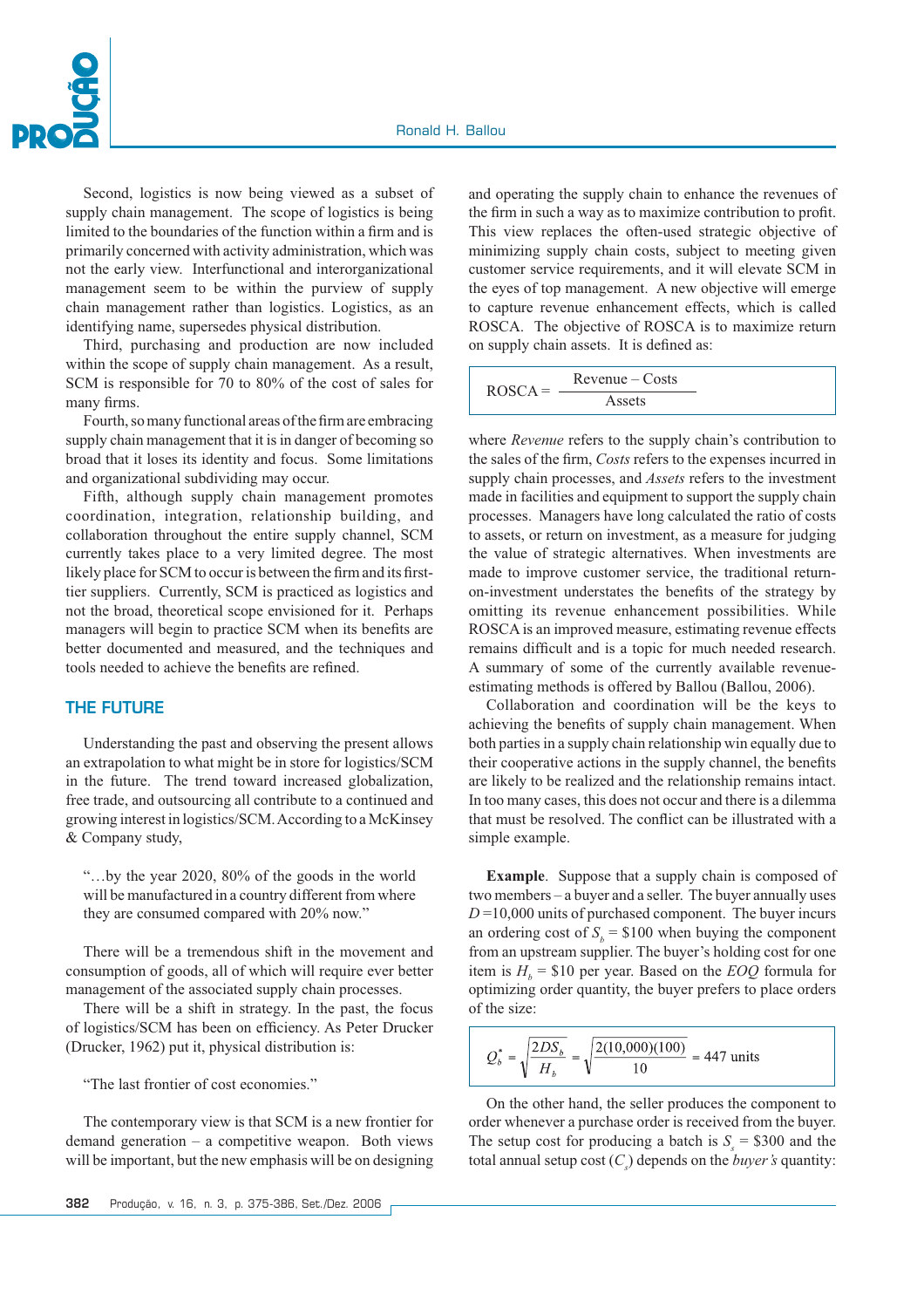$C_s = $300D/Q_b$ . Obviously, the more frequently the buyer places purchase orders, the more setup costs are incurred by the seller.

If the channel is managed as a *single entity*, the order quantity to minimize channel cost is:

$$
Q_c^* = \sqrt{\frac{2D(S_b + S_s)}{H_b}} = \sqrt{\frac{2(10,000)(100 + 300)}{10}} = 894
$$
 units

The cost curves for the channel members and for the supply chain are shown in Figure 6. Note the optimal order quantities for the buyer and for the supply chain. The supply chain cost is the combined costs of the buyer and seller. Seller wishes the largest order size possible. Because there is a difference between the order quantities that each member and the channel prefer, there is said to be a cost conflict. As shown in Table 1, if the buyer dictates the purchase order size, the annual channel cost will be \$11,183. On the other hand, if the order quantity is set at that which will minimize the combined cost of the members, the annual channel cost can be reduced to \$8,945, a potential cost reduction of \$11,183 – 8,995 = \$2,238. In order to realize the cost reduction, the buyer must agree to order 894 units at a time, which will increase his direct annual cost from \$4,472 to \$5,589. Since the benefits of this larger order size "pool" with the seller, the seller must share some of his gains  $(\$6,711 - 3,356 = \$3,355)$  with the buyer in an amount equal to or greater than  $$5,589 - 4,472 = $1,117$ . If less than this, the coalition is not likely to hold together and the buyer will revert to his preferred purchase order quantity and the coalition is likely to dissolve. A key question then is: What mechanisms can be used for sharing the system-wide



benefits so that both members benefit and have the incentive to continue their cooperation?

A number of both formal and informal mechanisms have been identified whereby the benefits of channel cooperation might equitably be shared among the members (see Ballou et al., 2000). Among the formal mechanisms are price adjustments and order quantity minimums. The seller might offer price discounts as an incentive for the buyer to order in quantities that lower the seller's cost but also lower the buyer's cost through the price reduction. The seller might also set order-size minimums to encourage more desirable order quantities.

Informal mechanisms do not distribute funds directly among channel members, but they offer incentives indirectly to encourage cooperation. These have to do with power and trust. Large firms may use coercive power to force other

| Table 1: Cost Summary for Supply Chain Example*. |  |  |
|--------------------------------------------------|--|--|
|--------------------------------------------------|--|--|

|                                                    | Buyer's<br>optimal<br>$Q = 447$ units | Supply<br>Chain's<br>optimal<br>$Q = 894$ units |  |  |  |
|----------------------------------------------------|---------------------------------------|-------------------------------------------------|--|--|--|
| <b>Seller</b> <sup>a</sup>                         | \$6,711                               | \$3,356                                         |  |  |  |
| <b>Buver</b> <sup>b</sup>                          | 4,472                                 | 5,589                                           |  |  |  |
| Supply Chain <sup>c</sup>                          | \$11,183                              | \$8,945                                         |  |  |  |
| ${}^{\circ}TC_{\circ} = S_{\circ}D/G_{\circ}$      |                                       |                                                 |  |  |  |
| ${}^{b}TC_{h} = S_{h}D/Q_{h} + H_{h}Q/2$           |                                       |                                                 |  |  |  |
| ${}^{\circ}TC_{c} = (S_{s} + S_{h})D/G + H_{h}Q/2$ |                                       |                                                 |  |  |  |

\*Bold numbers show buyer's and supply chain's preferred cost levels.

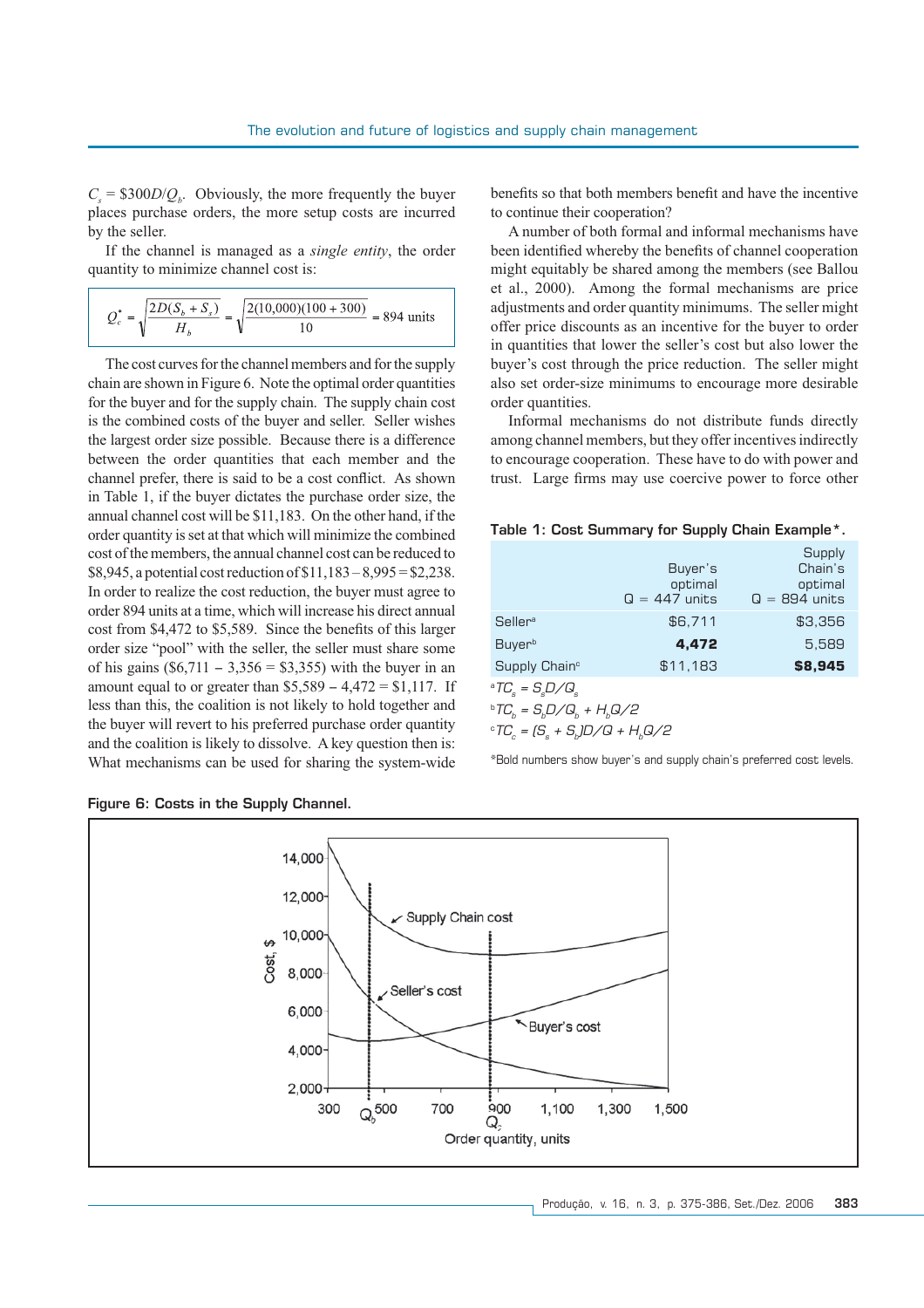

channel members to comply with their wishes. Reward and referent power are less straight forward and offer benefits to cooperation through such mechanisms as training or use of a valued name, such as Intel Inside. Trust has to do with sharing information among members so that they can be in a better position to make decisions benefiting all channel members in the coalition.

Collaboration among supply chain members is at the heart of supply chain management and will be the key to its future success. The essence of channel collaboration has several identifiable features. First, it is about managing a supply channel of vertically-related but legally separate firms. Second, it represents an untapped opportunity because channel members often work at cross purposes. Third, cooperation and trust are the keys to realizing the benefits from collaboration. Fourth, the benefits may "pool' with one or a few channel members, thus creating the need for sharing the benefits. Fifth, redistributing the benefits requires (1) *metrics* to identify and measure potential benefits, (2) *information sharing* among the members to build trust, and (3) *sharing methods* for a fair benefits distribution. To summarize, channel collaboration will require (1) information sharing and a spirit of cooperation, (2) a boundary-spanning information system  $(3)$  inter-organizational metrics,  $(4)$  a means for benefits identification, and (5) ways for sharing the spoils of cooperation. A particular need is for an information system that is inter-organizational in scope and is directed toward providing relevant information so that channel members can "see" the opportunities for supply chain improvement and can track the flow of the benefits from cooperation.

# Conclusions for the FUTURE

Without a doubt, logistics and supply chain management will continue to grow in importance as companies continue to pursue outsourcing, expand their international operations, and do business in a global economic environment. Whatever the field is called that manages product flows, which at the moment is supply chain management, the trend is set. Here are the major challenges likely to confront SCM in the near future.

*A revenue generation strategy for the supply chain will be as important as a cost reduction one*. There will be increased attempts to view supply chain strategies as a way of generating the revenues of the firm much in the same way it views product mix, advertising, and price as elements of its marketing strategy. Designing the supply chain processes that result in a level of logistics customer service is the basis for a supply chain strategy, since logistics customer service is related to revenue. The cost of the processes will be managed to maximize ROSCA associated with the strategy.

Boundary-spanning benefits of SCM may be easy to

*identify but will be hard to realize*. Taking a broader, systems approach to supply chain decisions can obviously identify greater cost savings and/or customer service improvements than a narrower, individual firm perspective. Given cost and revenue information of the channel members, the potential benefits can be calculated and the best course of action identified. Since the benefits often accumulate ("pool") with one or a few of the members, the decision-making process is inherently unstable. That is, the individual channel members will revert to actions that maximize their self interest when, in their view, the benefits of cooperation and compromise are not fairly shared. Lack of boundary-spanning information, trust, and communication are at the core of realizing supply chain benefits, and these elements are difficult for logisticians who must manage beyond the firm's legal borders and their direct sphere of responsibility.

*Coordination and collaboration, along with trust, are the most important elements to realizing boundary-spanning opportunities*. When the supply channel is composed of multiple and legally separate members, realizing the opportunities afforded by acting in concert requires a collaborative effort. Relationships are forged that are built on trust. Proprietary information often must be shared, and trust must precede the sharing. Collaboration, coordination, and trust are key elements in SCM, but they often involve skills that logisticians have not had to exercise to the same degree as when managing product flows strictly within the boundaries of their own firms. New skills are required.

*Information sharing among channel members is likely to continue with advancing technology and may be called coordination, compromise, and cooperation*. Improvements in quantity, quality, and dissemination of information throughout the supply chain are primary reasons for considering boundary-spanning management. Too often information sharing masks as channel partner collaboration and substitutes for true compromise. SCM is more complicated than swapping data between companies and among the various functional areas within a firm. In many cases, the channel partners are required to compromise their positions regarding supply chain decisions, which is the most difficult aspect of SCM. Future research should be directed to help managers deal specifically with SCM issues to achieve compromise.

*Boundary-spanning metrics will be needed to identify*  supply chain benefits and track their location in the supply *channel*. There is a weakness in the accounting systems needed to operate in a supply chain environment. Current corporate accounting systems do little to track costs beyond a firm's legal borders. It is difficult for one channel partner to see the costs of another that are associated with a coordinating action. Trust, an essential ingredient of collaboration, may suffer. If the opportunities of SCM are to be exploited, a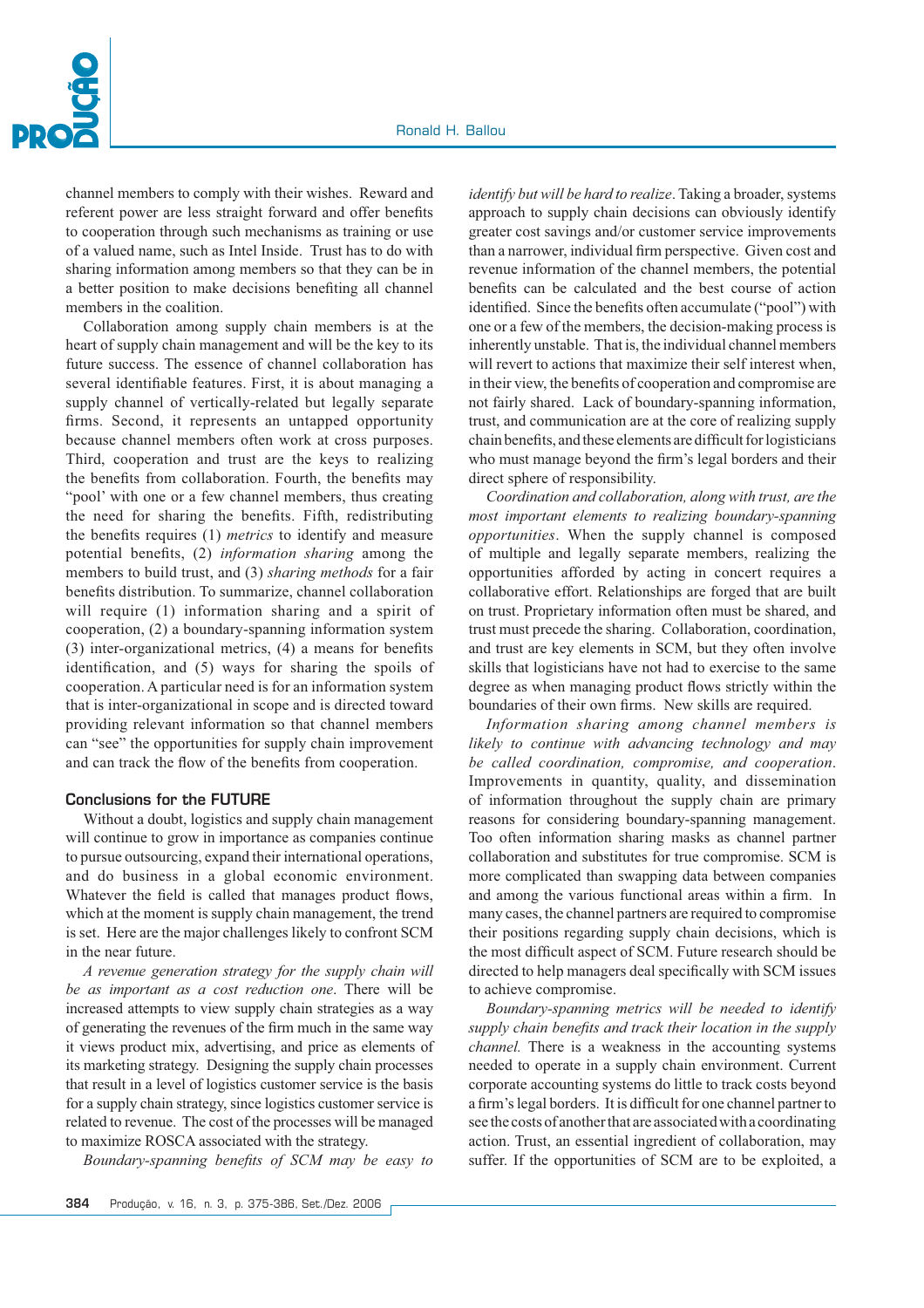boundary-spanning accounting system is needed that assists channel members in seeing the economic consequences of their coordinated actions and identifies where the benefits are going. Such a system will help identify the magnitude of supply chain benefits as well as the extent to which benefits' sharing is needed.

*Methods of benefits sharing need better definition and refinement*. Once the benefits of supply chain cooperation are identified, actions need to be taken to share the benefits and keep the coalition operating in a manner to continue producing these benefits. Some methods, both formal and informal, were previously noted; however, it is not clear which is most effective and under which circumstances. Research will help to clarify the best choices and how they can be applied.

*Supply chain relationships are not inherently steady-state, so examples of good supply chain coordination among a few firms will be selective and short term.* Because coalitions are fragile and the members may easily return to the state of their self interest when trust is broken, information is incomplete or inaccurate, and the sharing of benefits is perceived to be or is actually unfair, there are likely to be few examples of real supply chain cooperation spanning many echelons in the channel. Therefore, we can expect only isolated examples where extensive channel cooperation has occurred. There will be some selected examples among a pair of channel partners, which is most likely to be between a firm and its immediate suppler. Considering the difficulty of holding relationships together, the lack of a good boundary-spanning accounting system with appropriate metrics, and with little managerial training in supply chain relationship building, it will be many years before the promises of SCM are realized.

*Logistics curricula transforming to a supply chain curricula should be expanded to include the subjects of relationship and trust building*. On an educational level, teaching supply chain management will require additional

topics not now included in a typical logistics curriculum. Boundary-spanning management is based on relationship building, collaboration, compromise, and coordination across legally separate firms, but these dimensions have not historically been a central part of logistics education. Logistics educators typically received their training in marketing, operations, and quantitative methods. In addition, skills in organizational behavior and psychology will be needed. These skill sets are quite opposite, which suggests that current educators are poorly equipped to deal with the new managerial dimensions required of a supply chain environment. Yet, these additional dimensions should be brought into logistics education if the promises of supply chain management are to be fulfilled.

*Operations, purchasing, and logistics will merge organizationally, probably under the supply chain banner*. The broad scope of supply chain management will have an impact on organization within a firm. Whereas logistics may have been practiced with a limited scope, SCM requires management across many functions within the firm. In order to achieve coordination as suggested in SCM, it may be necessary for firms to reorganize. For those firms seeking a formalized arrangement, the organizational structure is likely to evolve to that shown in Figure 7. Purchasing and production were often put on a par with marketing and finance, but in the future, these functions, as well as logistics, will be under the guidance of the supply chain manager. For those firms wishing to achieve good coordination of product flows, they may opt for a less formal arrangement, such as a supply chain liaison placed at the top of the organization who has responsibility for coordinating supply chain actions across the various functions within the firm. To coordinate among supply chain channel members, committees composed of channel members will emerge since formal organizational structures across legally separate firms are not likely to occur.